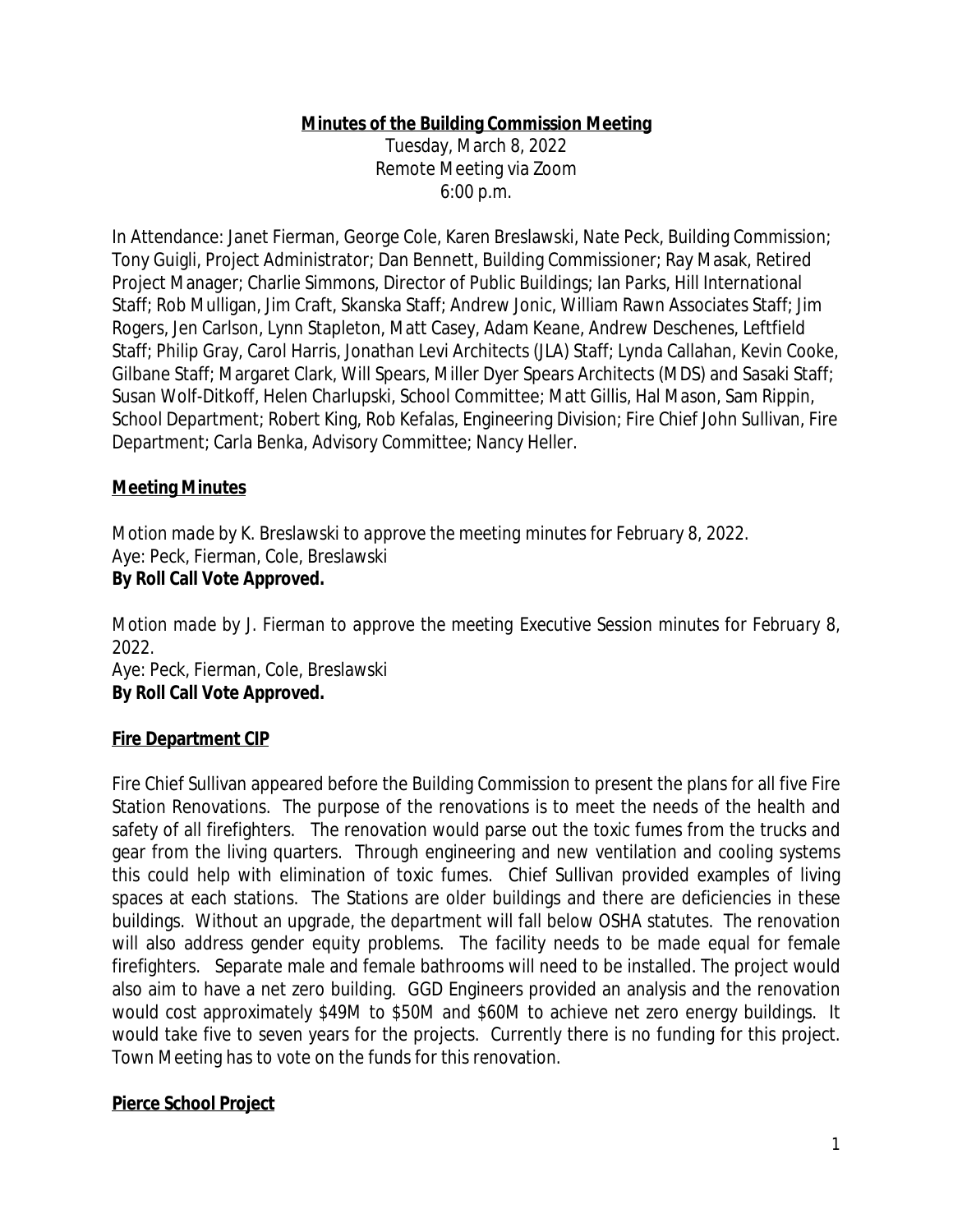Staff from Leftfield appeared before the Commission to discuss the Pierce School Project. They presented a Project Overview; Invoices for Approval; Budget Update; CM-at-Risk Update; and a Design Update.

J. Carlson reported that the MSBA Board of Directors approved the project to go in the Schematic Design on March 2, 2022. The next milestone will be the cost estimated for the schematic design phase. Documents will be submitted to the cost estimator's on May 9, 2022. There will be three cost estimators: from the Design Team, the OPM and the CM. Final cost estimated are due back in mid-June 2022. The team will submit them to the MSBA on June 27, 2022. The MSBA will discuss to approve the project on August 27, 2022. The Town will take a vote/debt exclusion vote in the Fall of 2022.

J. Carlson reviewed the invoices as follows; Invoice # 16 is for Leftfield, LLC in the amount of \$10,000 for OPM Feasibility Study Services for the month of February 2022; and to MDS, Invoice # 68396 in the amount of \$105,436 for A/E Feasibility Study Services; Invoice # 68397 in the amount of \$12,567.50 for Amendment # 3 for Traffic Study (Vanasse) for a total amount of \$128,003.50.

Motion made by N. Peck to approve invoices as follows Invoice  $# 16$  is for Leftfield, LLC in the *amount of \$10,000 for OPM Feasibility Study Services for the month of February 2022; and to MDS, Invoice # 68396 in the amount of \$105,436 for A/E Feasibility Study Services; Invoice # 68397 in the amount of \$12,567.50 for Amendment # 3 for Traffic Study (Vanasse) for a total amount of \$128,003.50.*

Aye: Cole, Breslawski, Peck, Fierman **By Roll Call Vote Approved.**

J. Carlson provided a Budget Update. There were no major changes since the last meeting. The MSBA tracks four line items: the OPM Feasibility/Schematic Design; A&E Feasibility Study/Schematic Design; Environmental and Site; and Other. The budget is \$2M. They are committed to \$1.8M. The Anticipated expenses such as Building Department Administration is projected at \$100,000; Property due diligence at \$10,000 for Town Counsel conducting research; additional site survey at \$15,230 which is only required if internal block property lines are not established; and CM Pre Construction/SD Estimate at \$60,000. The total anticipated expenses are \$185,230 with a \$188,658 budget for a delta of \$3,428.

J. Carlson provided the CM-at-Risk Update. They issued a RFQ a few weeks ago and are due on March 10, 2022. They did some outreach to firms for their interest. So far they have received six proposals. After the deadline, the Selection Committee will meet to discuss the qualified proposals. Proposals are due the week of March 28, 2022. After review, interviews will take place during the week of April 4, 2022.

M. Clark provided the design update. She shared the floorplans of the building. They have had meetings with various people about particular spaces. Some spaces were moved around. They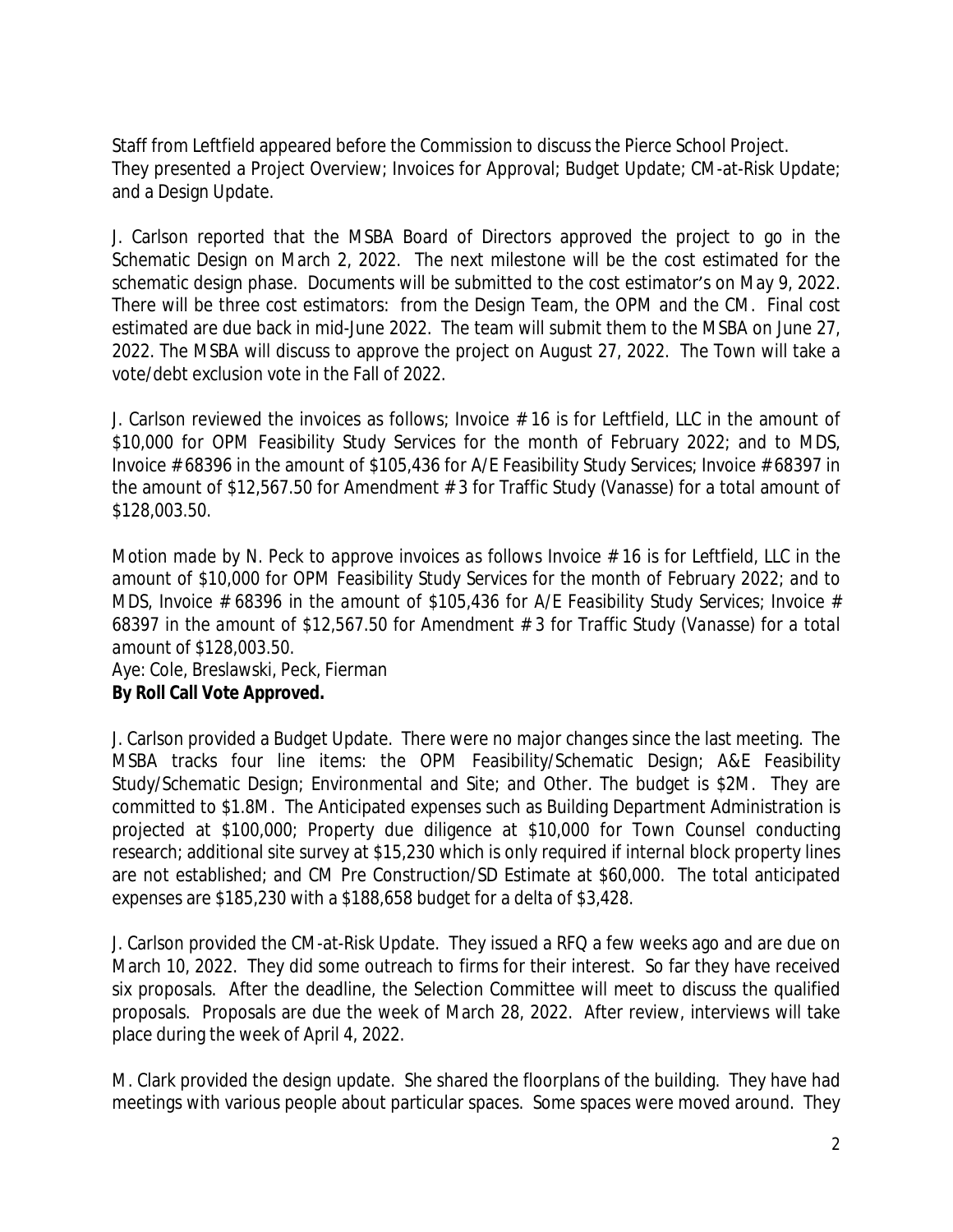are changing the floorplans based on the feedback. The garage at Pierce, Town Hall and upper garage was discussed. They reviewed the landscaping and site design with the PTO.

# **Driscoll School Project**

Leftfield staff appeared before the Building Commission to provide an update on the Driscoll School project including Construction; Schedule Analysis; Change Order Log; Cash Flow Review; Budget; and Project Approvals and Requests.

J. Rogers introduced K. Cooke from Gilbane. He is a senior executive and a new member to the project.

L. Callahan provided the construction progress update, including progress photos, a three-week look ahead, and a MBE/WBE update. They are working on concrete foundations. Waterproofing has been installed. Soil modeling is complete. A photo was shown from the drone above the project to show the progress made on the site. Installation of ADA sidewalks are done. Overall the project is on schedule.

M. Casey provided a Schedule Analysis, including graphics. The project remains on track for the Substantial Completion date of August 16, 2023. There are 1404 submittals for the entire project. Walls in building A and B are 49% complete. 366 feet remain out of 734 total feet. To maintain the current schedule, the project needs to make 80 feet of wall a week; this is two wall pours a week. The project lost four to five days due to COVID. The plan is to make this up by working on Saturdays. The month of February had three lost days due to weather issues. They anticipate higher production as weather gets better. Sequencing has shifted to accommodate geopiers while maintaining schedule. Work on Saturdays are planned for the remainder of concrete walls/cores/foundations. Steel is still on schedule for both approvals and production coming from Canada. Building Commission requested that the team provide the Building Commission with a simplified overall schedule for next month's meeting, including information on materials and skilled labor.

L. Stapleton provided a Change Order by Reason chart. The chart consisted of Change Orders 1 – 9 of the project. Authorities Having Jurisdiction (AHJ) at \$1,287, 0.03%; Construction Document (CD) at \$5,197, 0.11%; Errors/Omissions (E/O) at \$53,195, 1.16%; Unforeseen Conditions (UC) at \$87,002, 1.89%; and Owners Scope Changes (OSC) at 97%. The majority of the Change Orders are the OSC due to the addition of the geothermal to the project. Discussion took place and it was recommended that the chart take out the geothermal to provide a better understanding of the base contract.

L. Stapleton provide a chart of Cash Flow of Actual Billing versus Forecast Billing from May 2021 to date.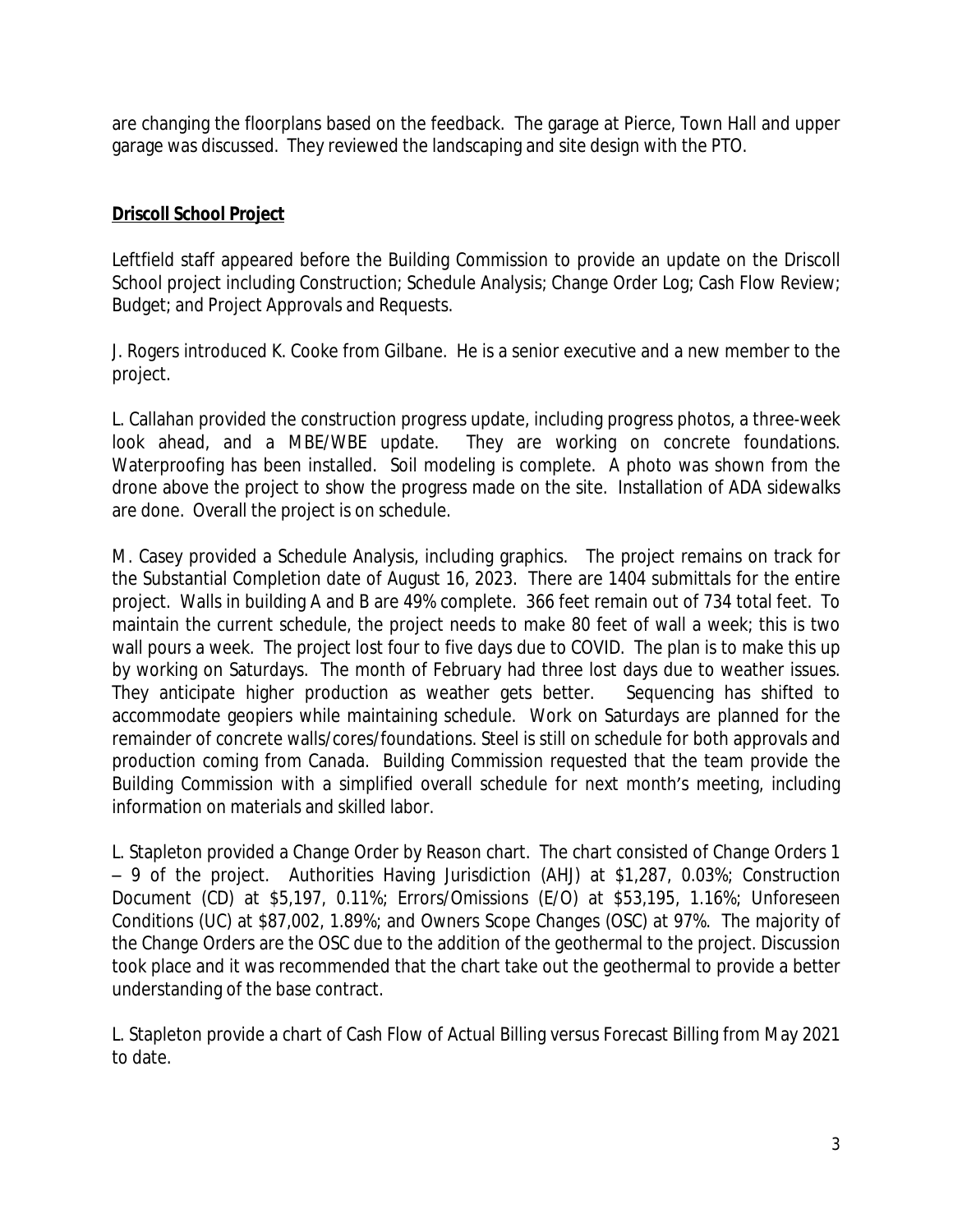J. Rogers provided a budget update. There have been \$4.8M changes so far and of that approximately \$4.7M is for geothermal. The project is in good financial shape. Discussion took place on the monthly payments.

L. Stapleton presented Change Order # 9 for Gilbane. It consists of 11 miscellaneous change requests for a credit in the amount of \$175,598.

*Motion made by N. Peck to approve Change Order # 9 for Gilbane for miscellaneous items for a credit in the amount of \$175,598.* Aye: Breslawski, Peck, Cole, Fierman **By Roll Call Vote Approved.**

L. Stapleton presented the monthly invoices for February 2022. Included are Leftfield's invoice # 26 for OPM Services for February 2022 in the amount of \$52,342; JLA invoice # 1823-00-29 in the amount of \$195,396.21; UTS's invoice # 98362 for testing and inspections in the amount of  $$4,122.52$ ; BR+A invoice #1073827 for commissioning services for January 1 – January 28, 2022 in the amount of \$1,680; and Gilbane's invoice # 22 for Construction Services in the amount of \$2,537,477.23 for a total of \$2,791,018.46.

*Motion made by N. Peck to approve the monthly invoices for invoices* for Leftfield's *invoice # 26 for OPM Services for February 2022 in the amount of \$52,342; JLA invoice # 1823-00-29 in the amount of \$195,396.21; UTS's invoice # 98362 for testing and inspections in the amount of \$4,122.52; BR+A invoice # 1073827 for commissioning services for January 1 – January 28, 2022 in the amount of \$1,680; and Gilbane's invoice # 22 for Construction Services in the amount of \$2,537,477.23 for a total of \$2,791,018.46.* Aye: Breslawski, Peck, Cole, Fierman **By Roll Call Vote Approved.**

# **BHS Expansion Update**

Staff from the Town, Hill, Skanska and WRA appeared before the Commission to discuss the BHS project.

# Cypress Playground Progress Update

R. King provided an update on the Cypress Playground. They have been working closely with Heimlich, the contractor for the project. He provided an updated scheduled of the project. They anticipate and early July finish for all work associated with the park. He will be able to provide more details at next month's meeting. They will continue to do their due diligence to keep the project under budget.

Skanska - 22 Tappan / MBTA Station/ STEM Wing / Elevators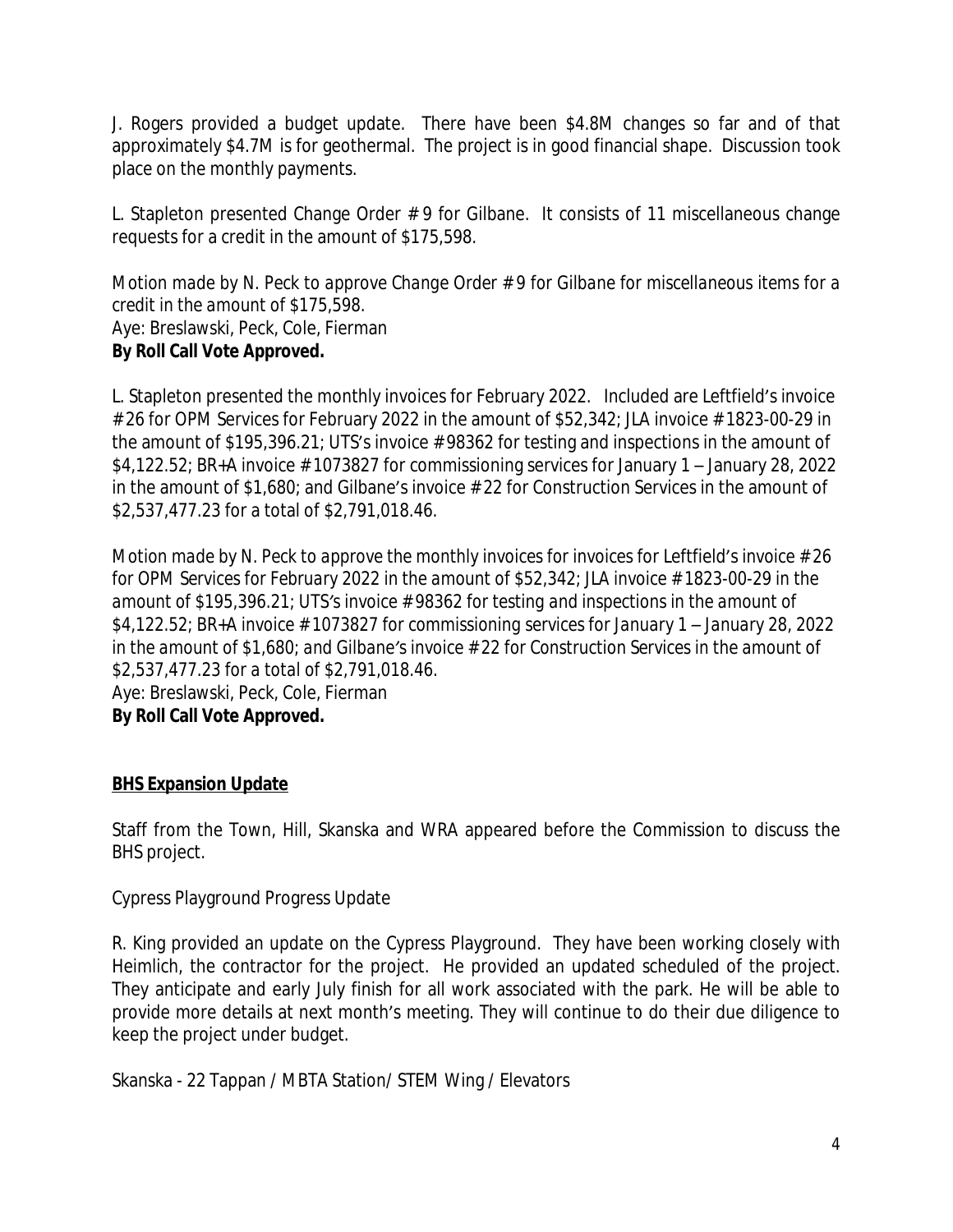R. Mulligan showed progress photos of 22 Tappan Street. The AV crew have brought in all their lighting components. The grid and the ceiling in the theatrical lighting was added. The final touches are being done with the sound system. They are working through the punch list. They are about 91% complete. There is about 300 items and conditioning has about two days' worth of work remaining. They continue to work on the lighting control system issues. They are making progress with the electrical subcontractor but are not complete. Discussion took place on the lighting system.

They also continue to work on the elevator problem in the admin building. Discussion on the elevator took place. C. Simmons explained that the elevator goes up to the fourth floor. There have been numerous problems with it since September. A student got stuck in the elevator. Delta Beckwith came to look at the elevator again. They were told a new jack was needed and the cost of that was \$89,000 and with labor and time it would take about 14 weeks to fix. An elevator consultant looked at the elevator. He does not have confidence in Delta Beckwith. He spoke to Town Counsel to either have the contractor or the architect put on notice because this is a serious issue and it needs to be corrected. They will be putting in a chair lift as a temporary alternative solution. Building Commission let the team know of the urgency to get the elevator issue fixed.

CTA – Tappan Gym Progress Update/ Third Floor Renovations

I. Parks reported that progress has been made on the punch list. There was a pipe burst that did damage to the Fitness Center. Work was done over February vacation to repair damage. They plan to work on the vestibule doors in the front building. Benches will be installed in April.

NB Kenney – Deferred Maintenance Progress Update

I. Parks reported that there are about 40 items on the punch list that remain open. Work is scheduled to be done over April vacation with cranes with removal of two UST's. Also at the Kirrane Swimming Pool and installation of one heat unit is scheduled over Memorial Day weekend.

Quad and 3rd Floor Renovations (Summer 2022)

I. Parks provided an update on the Quad and 3<sup>rd</sup> Floor Renovations. The bids have been received. He reviewed the bidders for the General Contractor and Lambrian Construction Corporation was the low bidder at \$8.4M. The estimate and the actual bids that came in were higher than expected. The bid is \$2M over expected budget. Discussion took place on the bids and why the bids were very high. There is concern over why this is over budget. A. Jonic said the bids were sent to the estimator and will report back with their explanation. T. Guigli reminded the group that there is a very particular schedule in terms of start and end dates. There is a very small window to get a lot of work done. A Special Building Commission Meeting was scheduled for the last week in March to approve the contract with Lambrian. The contract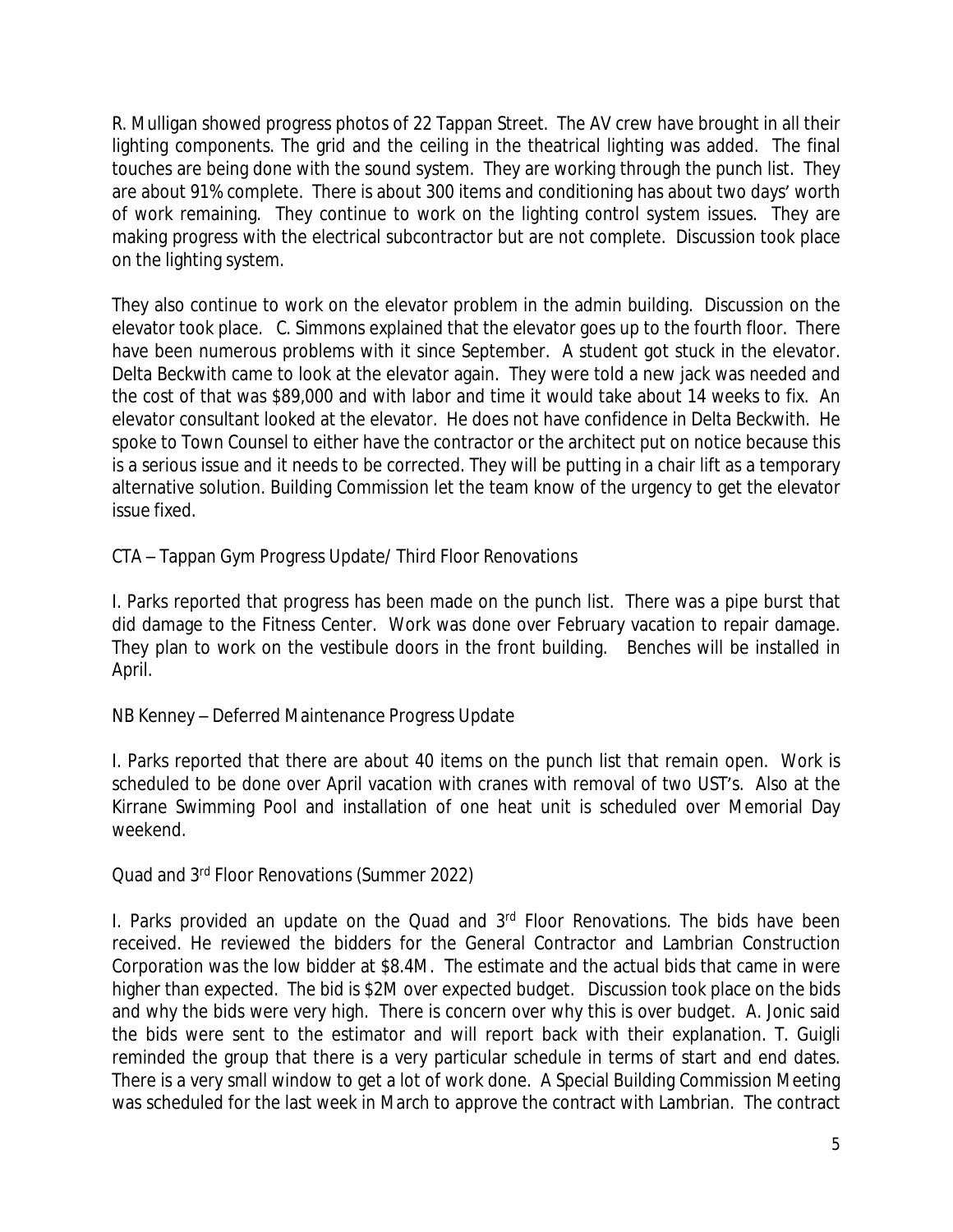will also need to be approved the School Committee and the Select Board. The Building Commission recommends a contract with Lambrian.

*Motion made by N. Peck to approve a contract with Lambrian Construction Corporation as the General Contractor for the Brookline High School Third Floor Expansion and Quadrangle work in the amount of \$8,482,000.* Aye: Breslawski, Peck, Cole, Fierman **By Roll Call Vote Approved.**

Streetscape (Summer 2022)

I. Parks reported that they put together a project coordination plan. Skanska, CTA and NB Kenney will be completing projects in April and May 2022. They hope to start the third floor renovation and the quad in May and finish in August 2022. H showed a diagram of the projects that are planned with start and completion dates for the various projects happening over the summer months.

Monthly Invoices

I. Parks reviewed the Monthly February Invoices, which cumulatively added up to \$3,973,906.41.

*Motion made by N. Peck to approve the February Monthly Invoices for the Brookline High School Expansion Project collectively in the amount of \$3,973,906.41.* Aye: Peck, Breslawski, Cole, Fierman **By Roll Call Vote Approved.**

Change Orders

I. Parks presented Skanska's GMP Change Order # 21, PCCO # 28 which consist of \$0.00.

*Motion made by G. Cole to approve Skanska's GMP Change Order # 21, PCCO # 28 for the Brookline High School project for an amount of \$0.00.* Aye: Peck, Breslawski, Cole, Fierman **By Roll Call Vote Approved.**

A. Jonic reviewed WRA monthly Change Order Summary Log. The net increase is about \$144K. There were eleven new items added. They are getting near the end of the project and expect the number to be lower next month.

CTA Change Order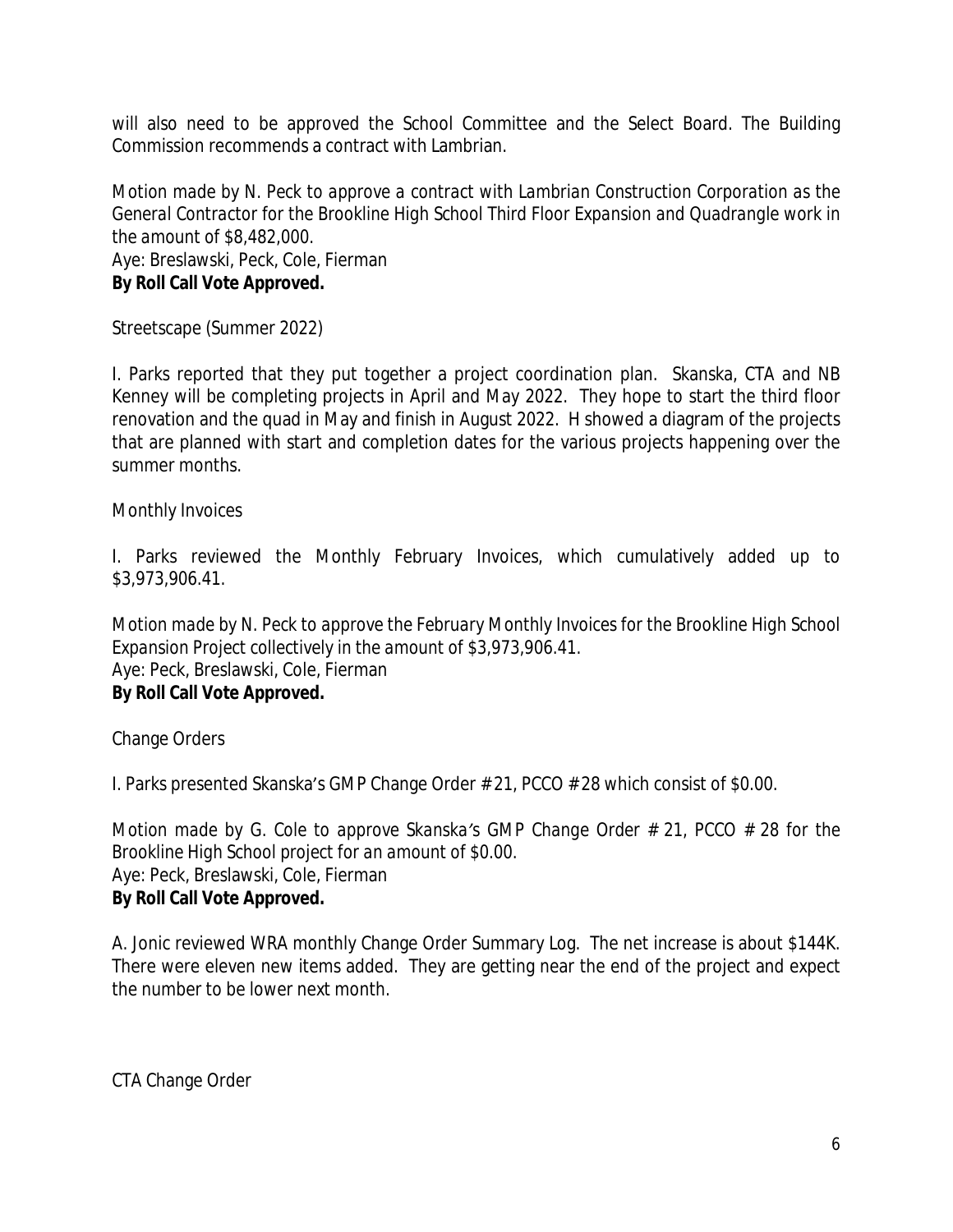I. Parks presented CTA Change Order # 12 in the amount of \$13,306.35 consisting of different miscellaneous change orders including owner request, unforeseen conditions and design omission.

*Motion made by G. Cole to approve CTA Change Order # 12 in the amount of \$13,306.35 consisting of different miscellaneous change orders including owner request, unforeseen conditions and design omission.* Aye: Peck, Breslawski, Cole, Fierman **By Roll Call Vote Approved.**

NBK Change Order

I. Parks presented NB Kenney Change Order # 6 in the amount of \$77,978 which consist of wiring of domestic water heaters.

*Motion made by N. Peck to approve NB Kenny # 6 in the amount of \$77,978 for wiring of domestic water heaters.* Aye: Peck, Breslawski, Cole, Fierman **By Roll Call Vote Approved.**

Amendments for Approval

None.

# **Building Department Projects Status Updates**

C. Simmons presented invoices for the Maimonidis School in the amount of \$21,260.67 for extra fees; building insurance for March 1, 2021 through June 30, 2021 in the amount of \$5,114.50; and building insurance from July 1, 2021 through December 31, 2021 in the amount of \$8,162.80 for a total amount of \$34,537.97.

*Motion made by G. Cole approve the invoices for Maimonidis School in the amount of \$34,537.97. Aye: Cole, Breslawski, Peck, Fierman* **By Roll Call Vote Approved.**

Motion made by G. Cole to give the Chair as the authority to sign on behalf of all the Building *Commission members any invoices, amendments, change orders, contracts or any other documents approved at the meeting by a roll call vote.* Aye: Cole, Kaplan, Peck, Breslawski, Fierman **By Roll Call Vote Approved.**

Meeting adjourned at 9:11 pm.